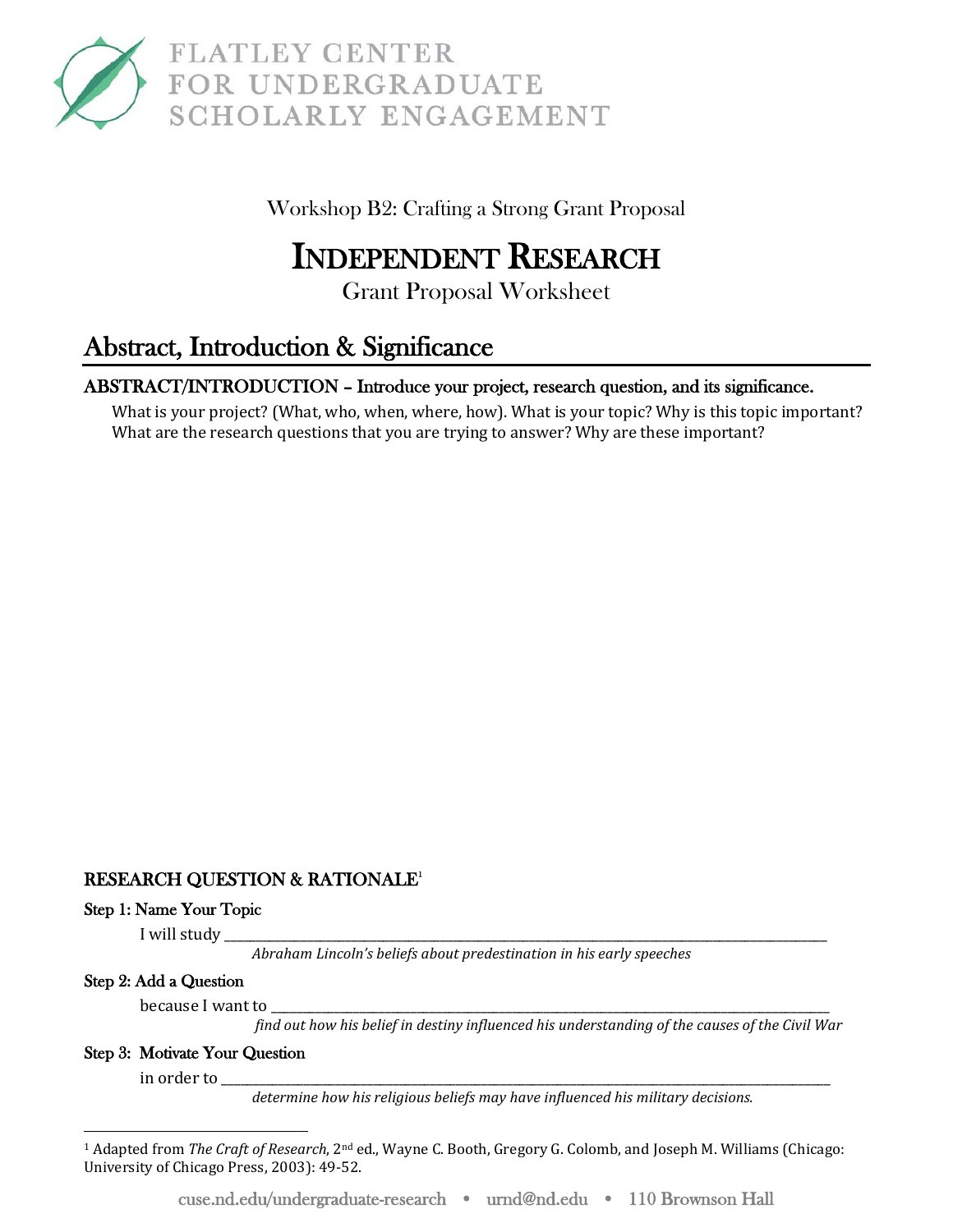

## Background & Literature Review

#### BACKGROUND – Provide the reader with the necessary information and contexts (historical, social, scientific) to understand your research project and its significance.

Explain the issues or problems related to your topic. Why are these important? Define or explain any terms or concepts that you are using for a "non-expert" reader.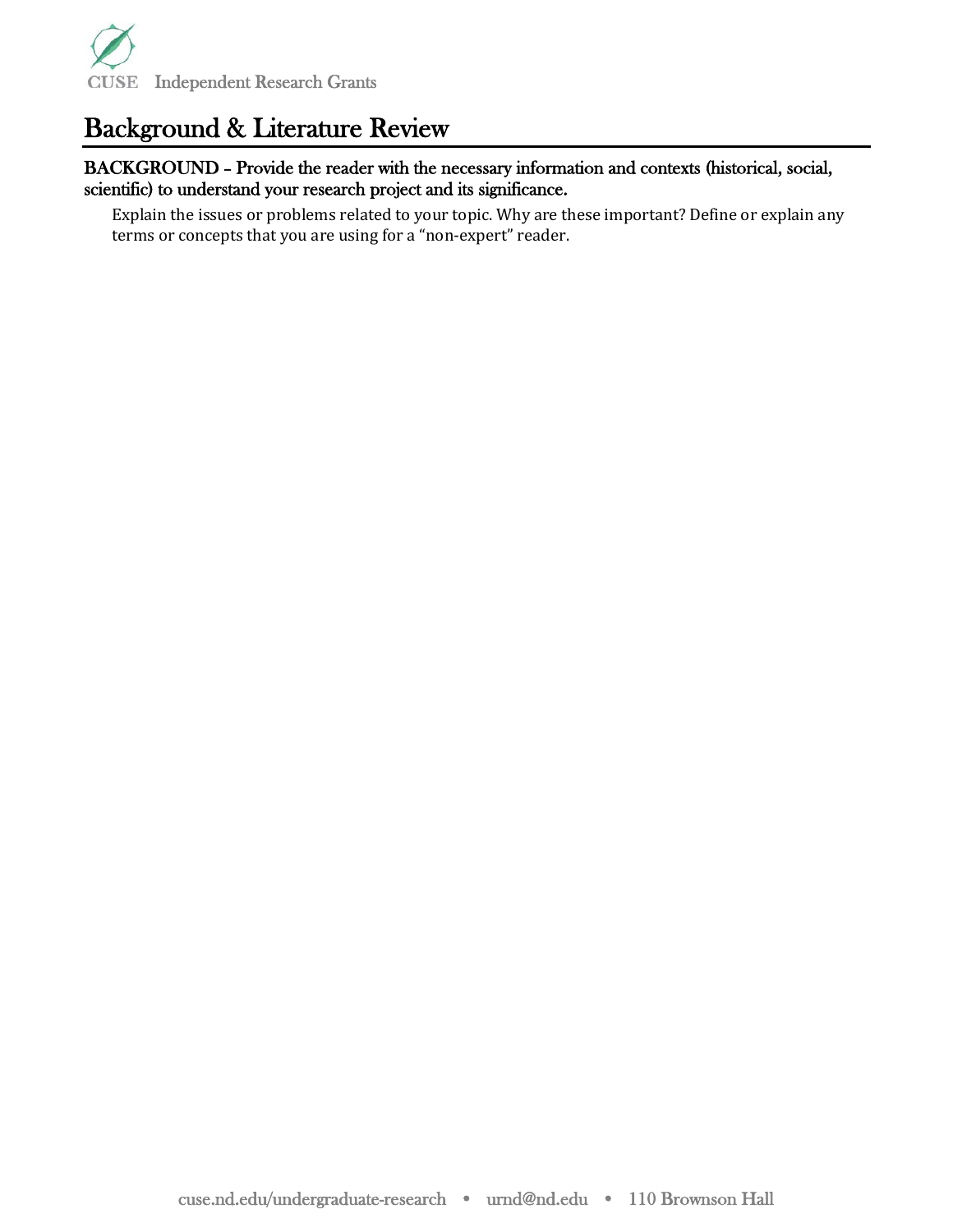## Background & Literature Review

### LITERATURE REVIEW – What does current scholarship say about your topic and research question?

What have other scholars said about this topic? Do you agree or disagree? Why do you take that position? Has existing scholarship missed something? How will your research make a difference?

### ENGAGEMENT WITH SCHOLARSHIP – How does your project fit into the scholarly conversation?

Will your research challenge previously held notions about the topic? Will your project add a new piece to the puzzle by considering new information? Use a new approach? Taking previous research a step further? *Be sure to include in-text citations and a bibliography*.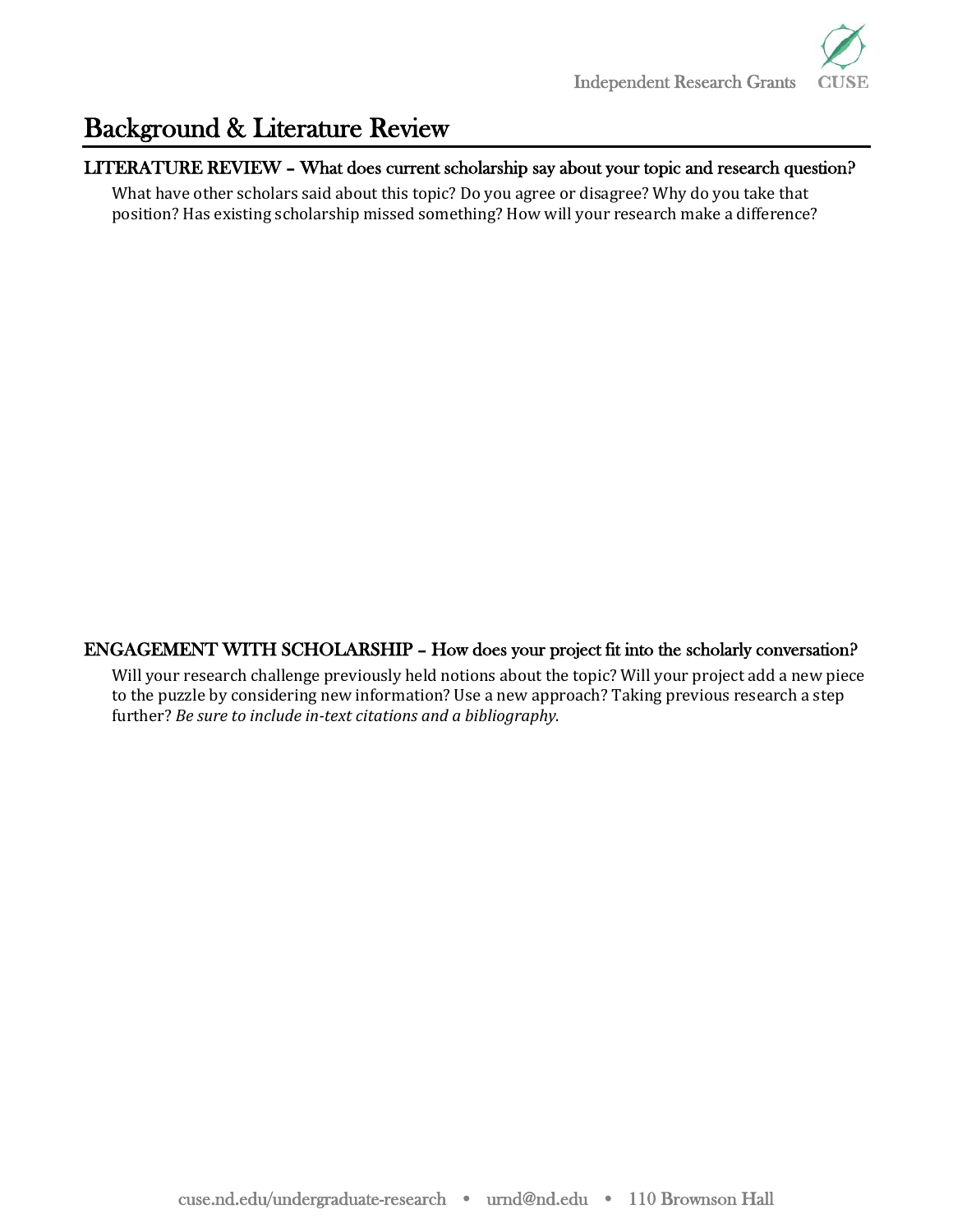

## Project Design & Methodology

### METHODS – What will you do and how will you do it?

Will you examine archives? Run experiments or tests? Designing and collect surveys? Conduct interviews or focus groups, etc.? What sources will you use? What specific data will you collect? How will your methodology provide the information needed for your project? (Include any logistical details related to carrying out the project such as the itinerary, time-frame, interview questions, etc.)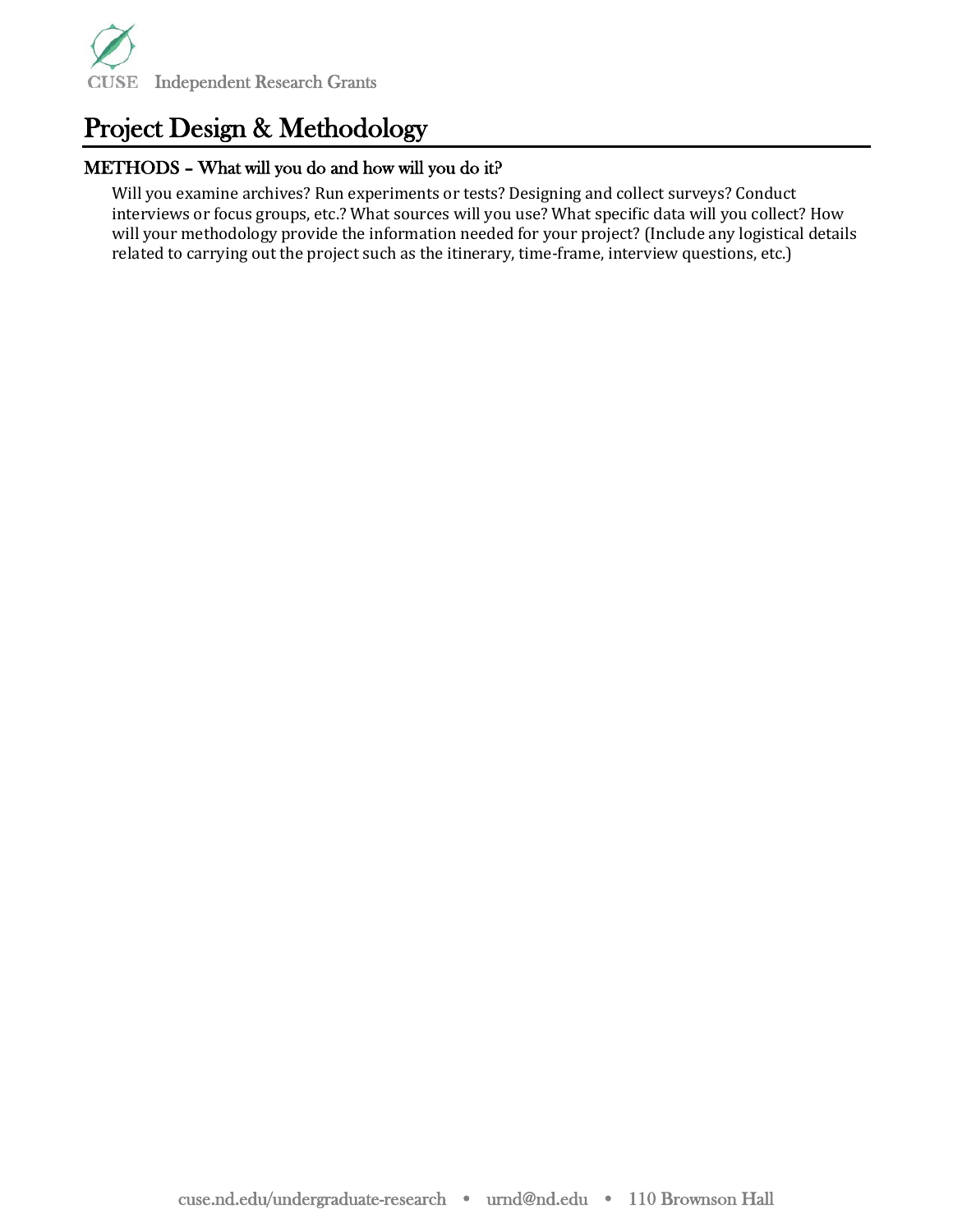

## Student Credentials & Faculty Collaboration

### STUDENT CREDENTIALS – Why are you qualified to do this research?

How are you prepared to undertake this project? What coursework that you have completed? Do you have previous research experience? Have you developed the necessary skills (technical, language, etc.)?

#### FACULTY COLLABORATION – Who has helped you prepare for this project and how?

Who has worked with you to develop this project? What previous experiences do you have working together? How have they helped you develop this project? Will they continue to work with you on this research? (Include names, disciplines, research interests, etc., for every member of your "team")